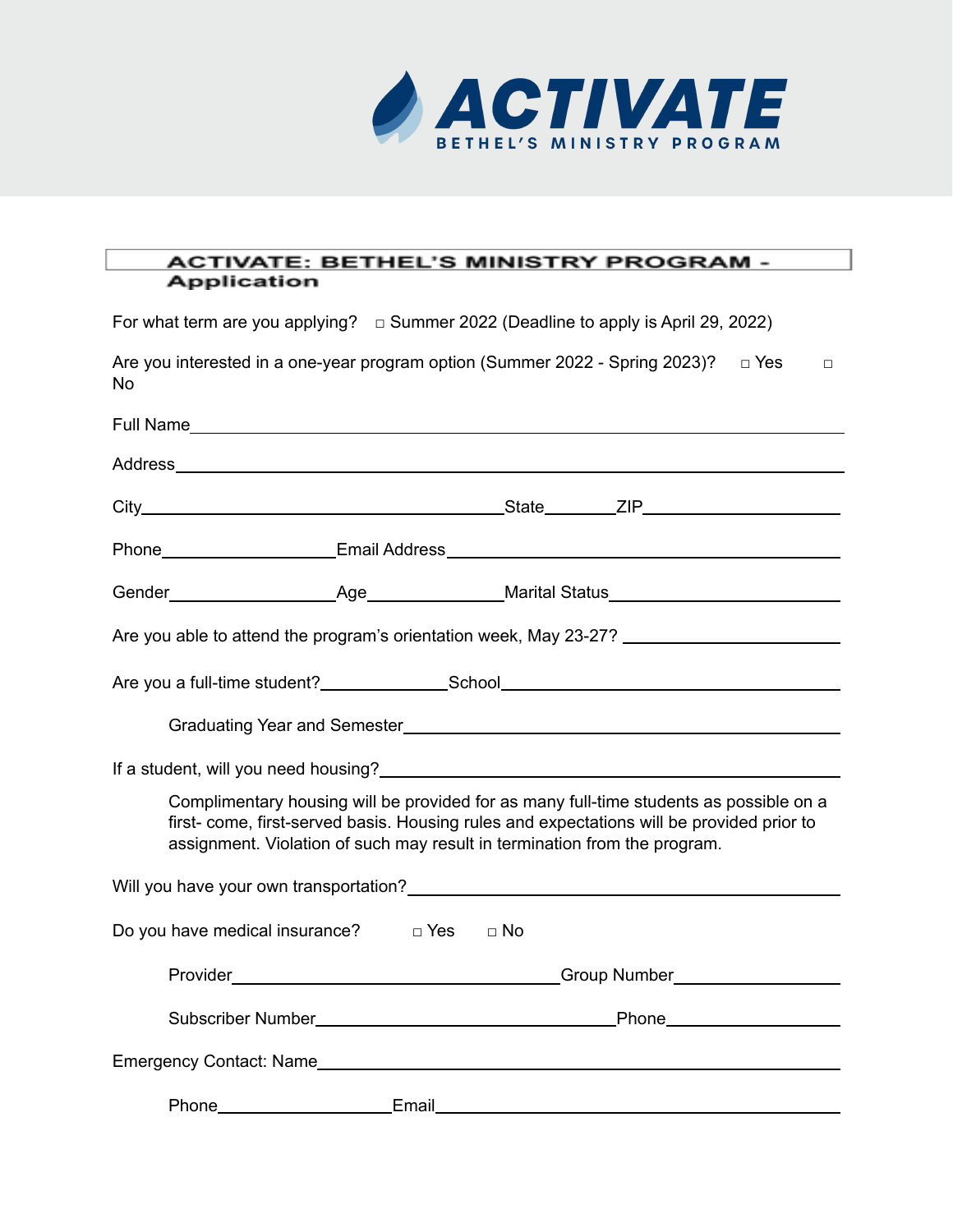Please rank the following areas of focused, practical ministry training and service for your PRIMARY focus track. Placement is dependent on departmental capacity and will be on a first-come, first-served basis.

| __Worship Ministry ________Youth Ministry __________Children's Ministry |
|-------------------------------------------------------------------------|
| ______Internationals/Refugee Ministry _______Evangelism                 |
|                                                                         |
| If desired, please choose an optional SECONDARY focus track.            |
| Life Groups Ministry ________Audio/Video/Lighting________Communications |
| Why do you want to participate in Activate: Bethel's Ministry Program?  |
|                                                                         |
|                                                                         |
|                                                                         |
|                                                                         |
|                                                                         |
|                                                                         |

## **Applicant Checklist**

- □ Complete the entire application.
- □ Ask a pastor from your church or a campus minister to fill out the Recommendation and submit it.
- $\Box$  Submit the application and all accompanying documentation to the program office.
	- Email: [activate@bethelworld.org](mailto:activate@bethelworld.org)
	- Mail: Activate: Bethel's Ministry Program, 5670 Granny White Pike, Brentwood TN 37027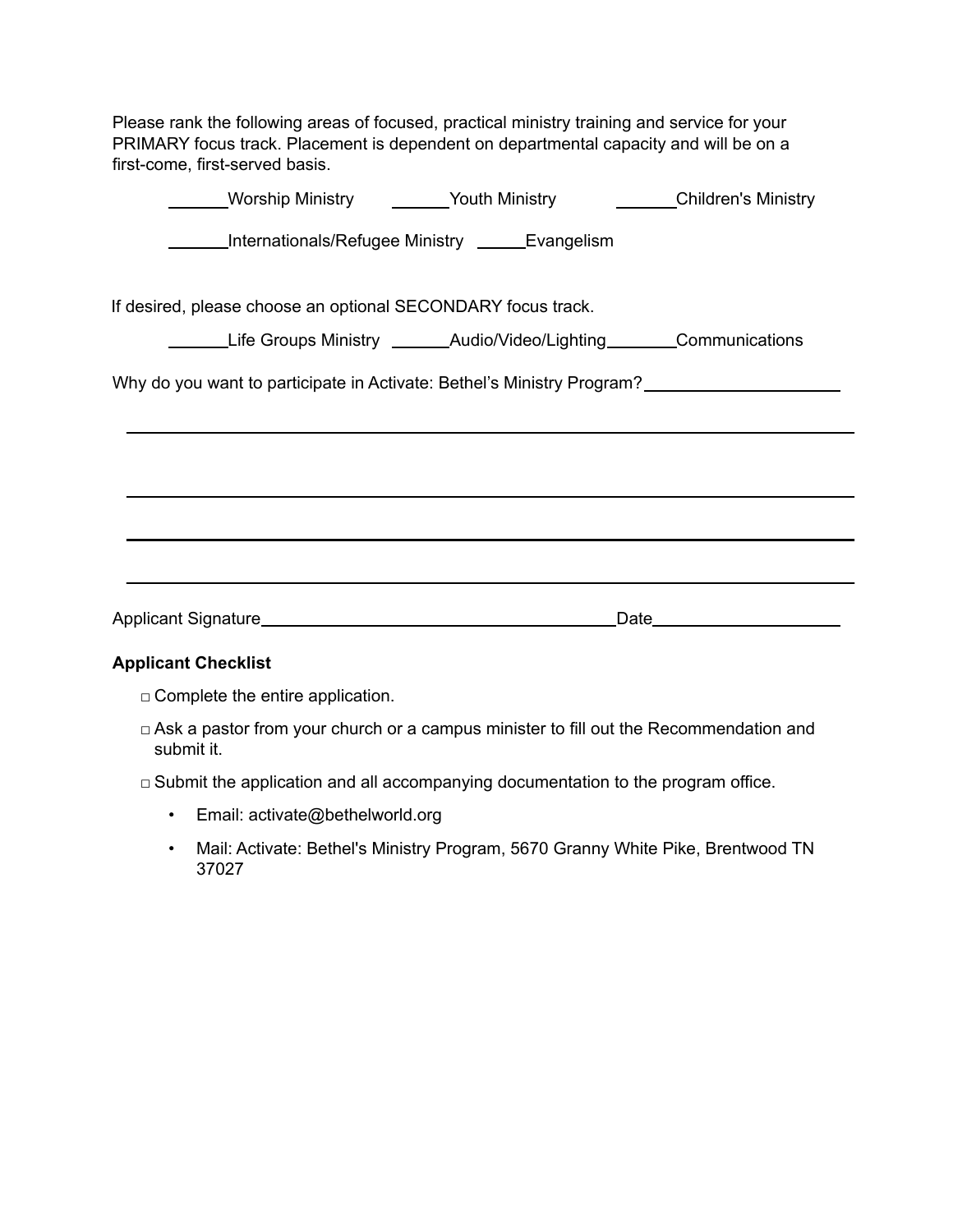For church office use  $\Box$ APPROV<br>EDOTAPPROVED; Reason: only □ TABLED; Reason: Admissions Representative (Name): Signature Date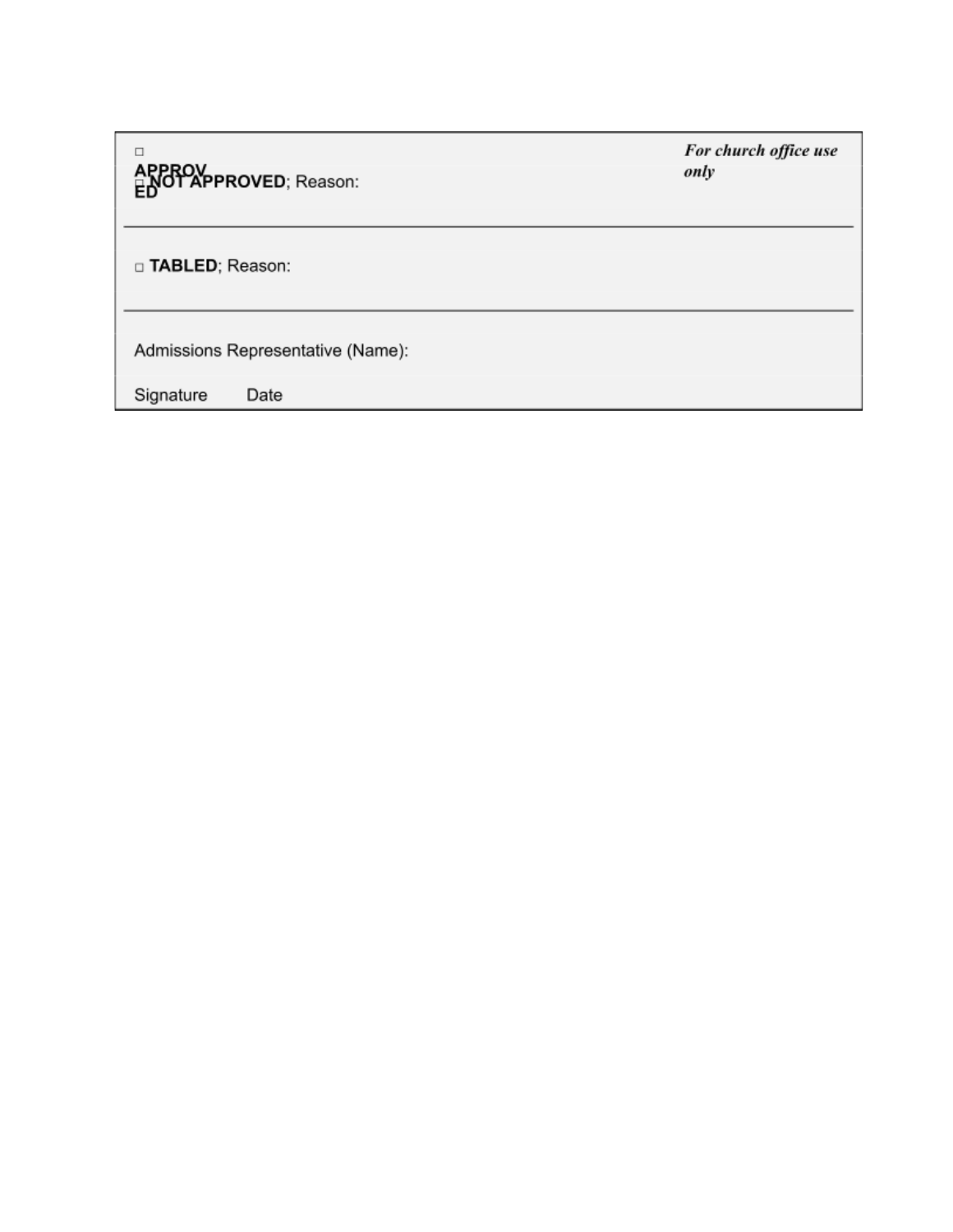## **APPLICANT INFORMATION**

*Please note that your answers to many of the questions below are helpful for Bethel to have a general profile of the program's incoming class, and will not be determinative of your application's approval.*

**Are you a member of a local church? If yes, please indicate which church.**

|                                                              | ethel:  |              | Which         |                                                                                                               |       | congregation? |  |
|--------------------------------------------------------------|---------|--------------|---------------|---------------------------------------------------------------------------------------------------------------|-------|---------------|--|
| $\mathbf{n}$ $\mathbf{n}$                                    |         | <b>Every</b> | <b>Nation</b> | church:                                                                                                       | Which | church?       |  |
|                                                              | Another |              | church:       | <b>Which</b>                                                                                                  |       | church?       |  |
| When did you become a member?<br><u> </u>                    |         |              |               |                                                                                                               |       |               |  |
| When did you repent and believe the Gospel?                  |         |              |               |                                                                                                               |       |               |  |
|                                                              |         |              |               |                                                                                                               |       |               |  |
| Have you been baptized in the Holy Spirit? ____________When? |         |              |               | List your greatest character Contract to the Contract of List School and List School and List School and List |       |               |  |
| strengths.                                                   |         |              |               |                                                                                                               |       |               |  |
|                                                              |         |              |               |                                                                                                               |       |               |  |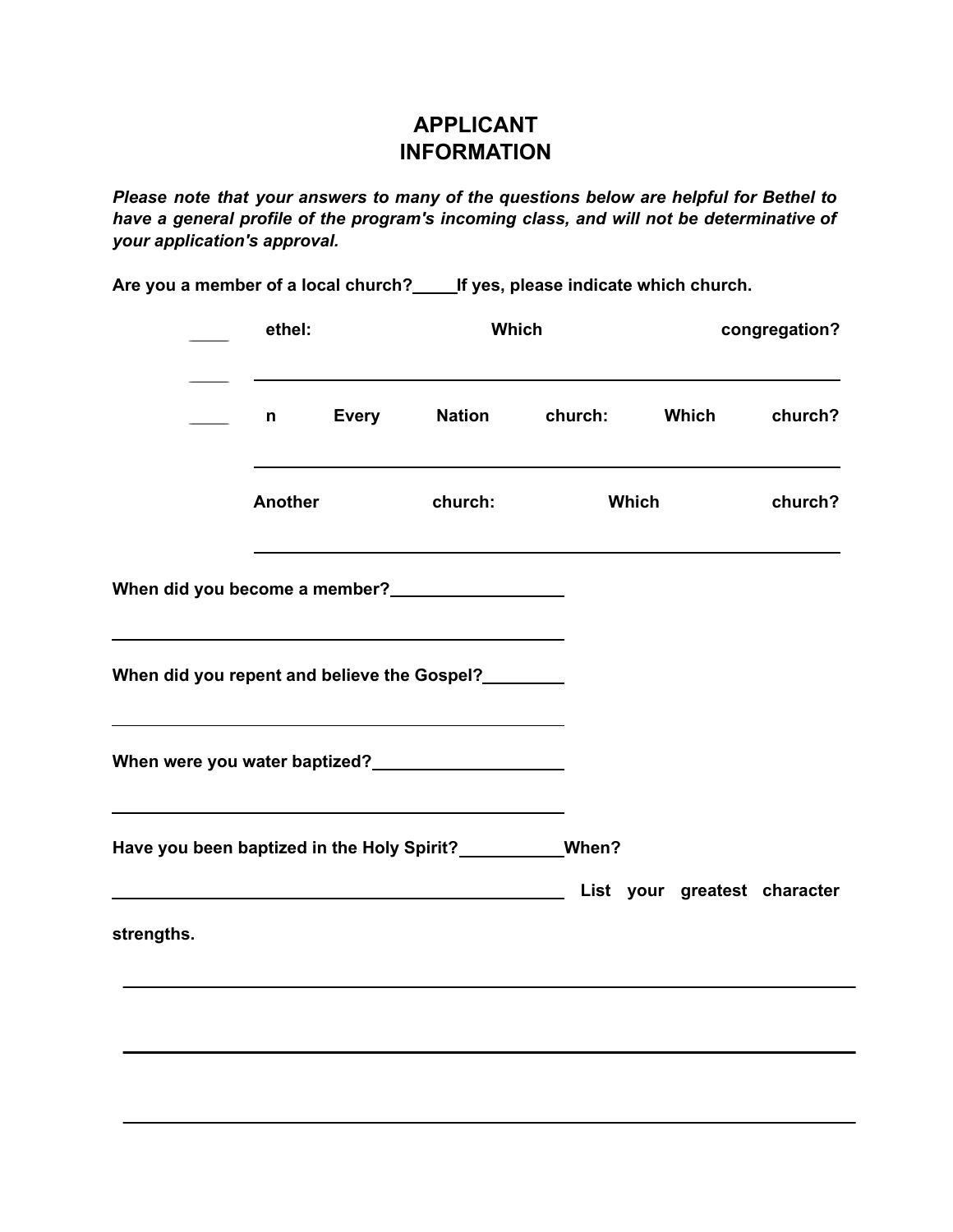**List your greatest character weaknesses.**

**List how you currently serve in your church or your campus ministry.**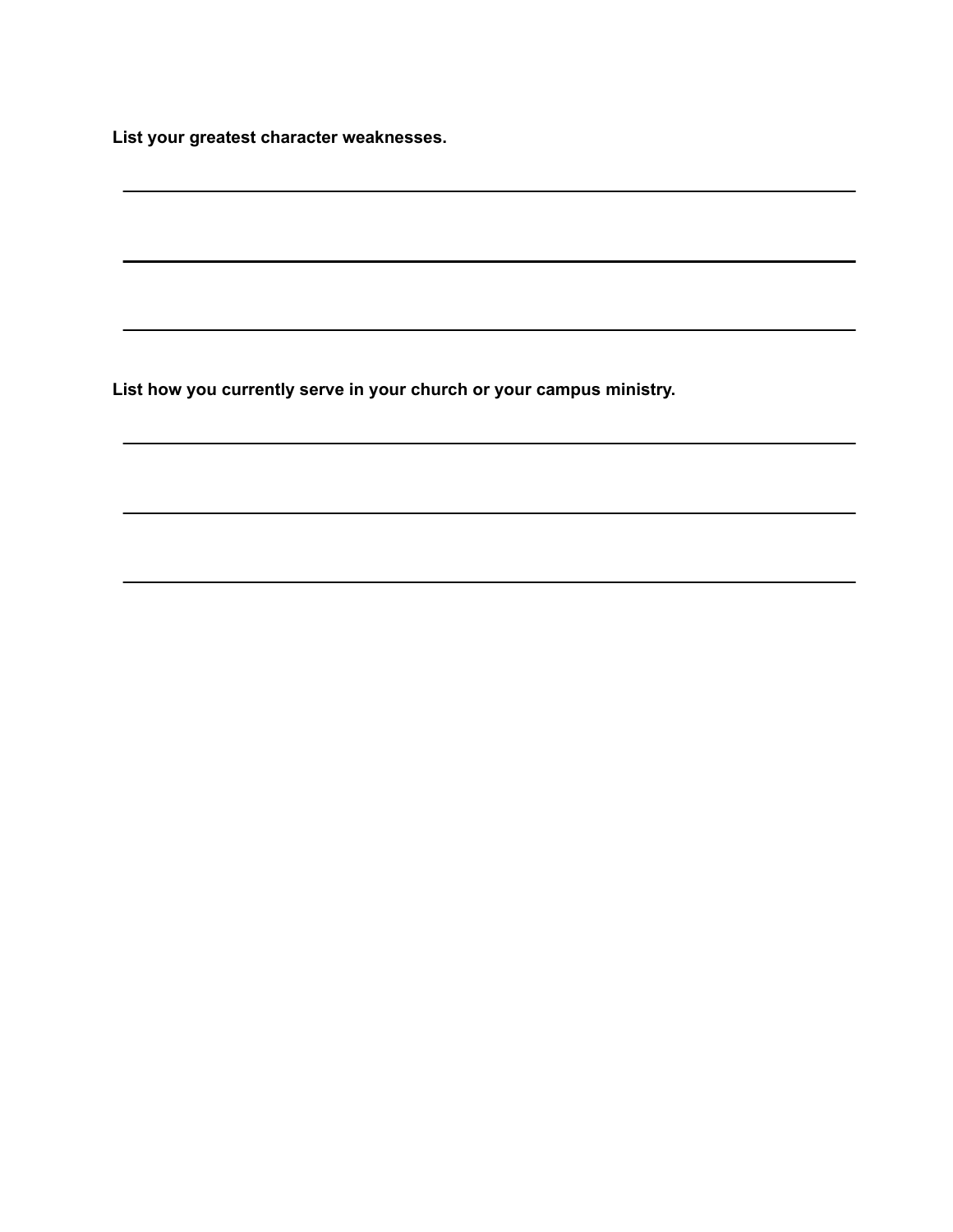**What do you believe is your ministry calling?**

**List any mission trips you've participated in.**

**List any church ministry training programs or classes you've completed.**

**Are there any significant personal issues of which the program should be aware (e.g.**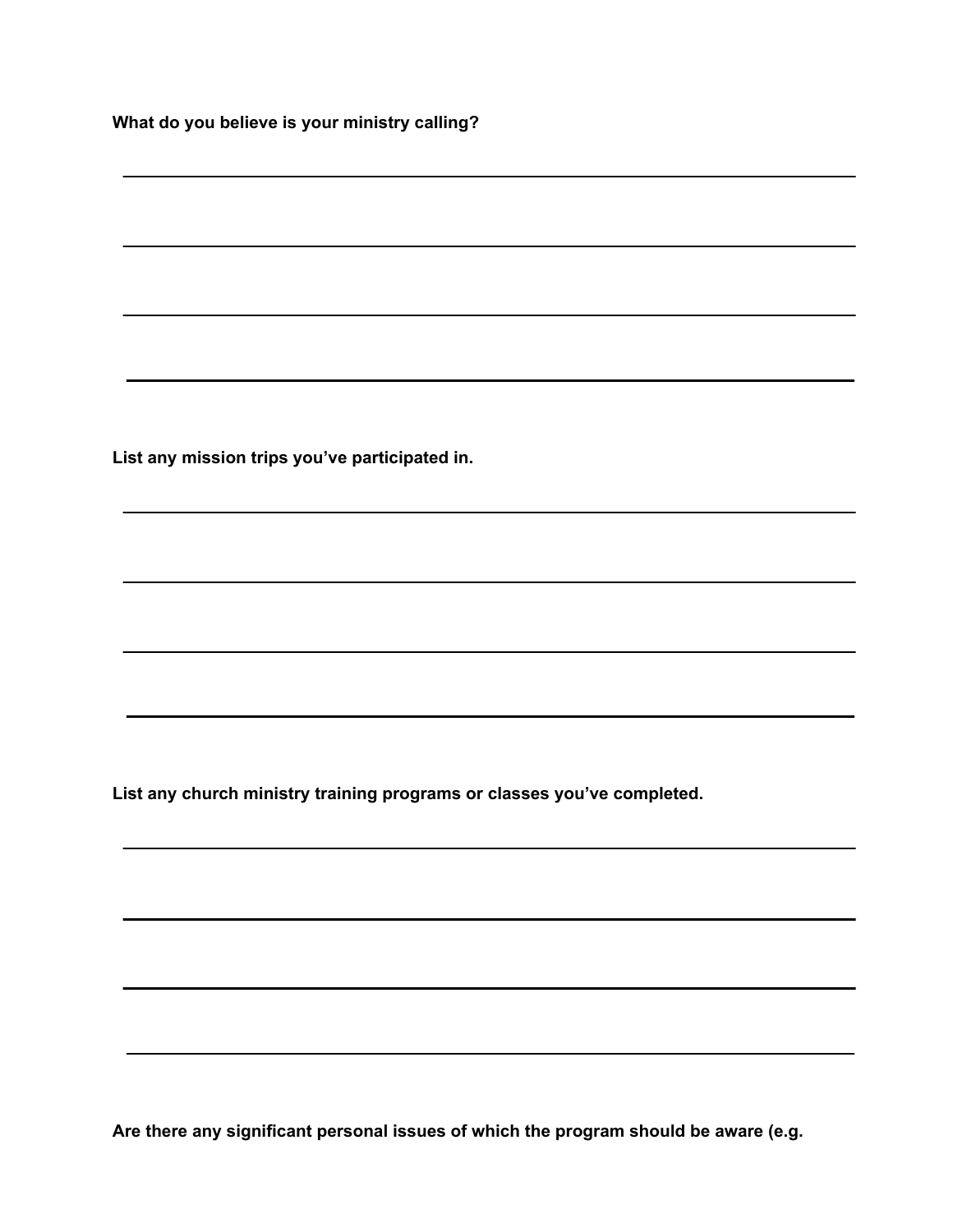**criminal record, addictions, medical conditions, etc.)?**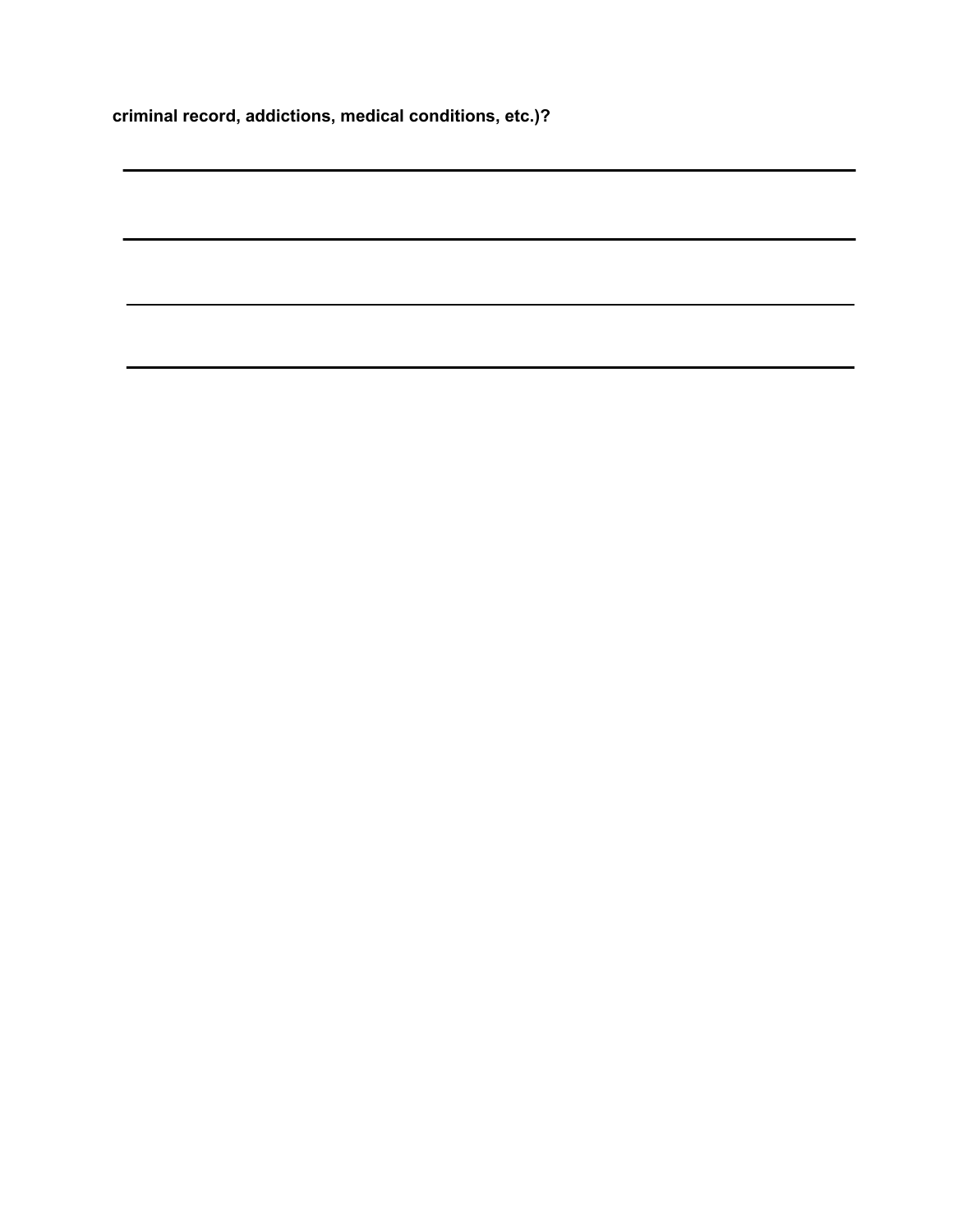We believe…

- The Bible to be the inspired, the only infallible, authoritative Word of God.
- That there is one God, eternally existent in three persons: Father, Son, and Holy Spirit.
- In the deity of our Lord Jesus Christ, in His virgin birth, in His sinless life, in His miracles, in His vicarious and atoning death through His shed blood, in His bodily resurrection, in His ascension to the right hand of the Father, and in His personal return in power and glory.
- That for the salvation of lost and sinful man, regeneration by the Holy Spirit is absolutely essential.
- In the present ministry of the Holy Spirit by whose indwelling the Christian is enabled to live a godly life.
- In the baptism with the Holy Spirit and in the exercise of spiritual gifts.
- In the resurrection of both the saved and the lost; they that are saved unto the resurrection of life and they that are lost unto the resurrection of damnation.
- In the spiritual unity of believers in our Lord Jesus Christ.

**Please list any additional information pertinent to your application.**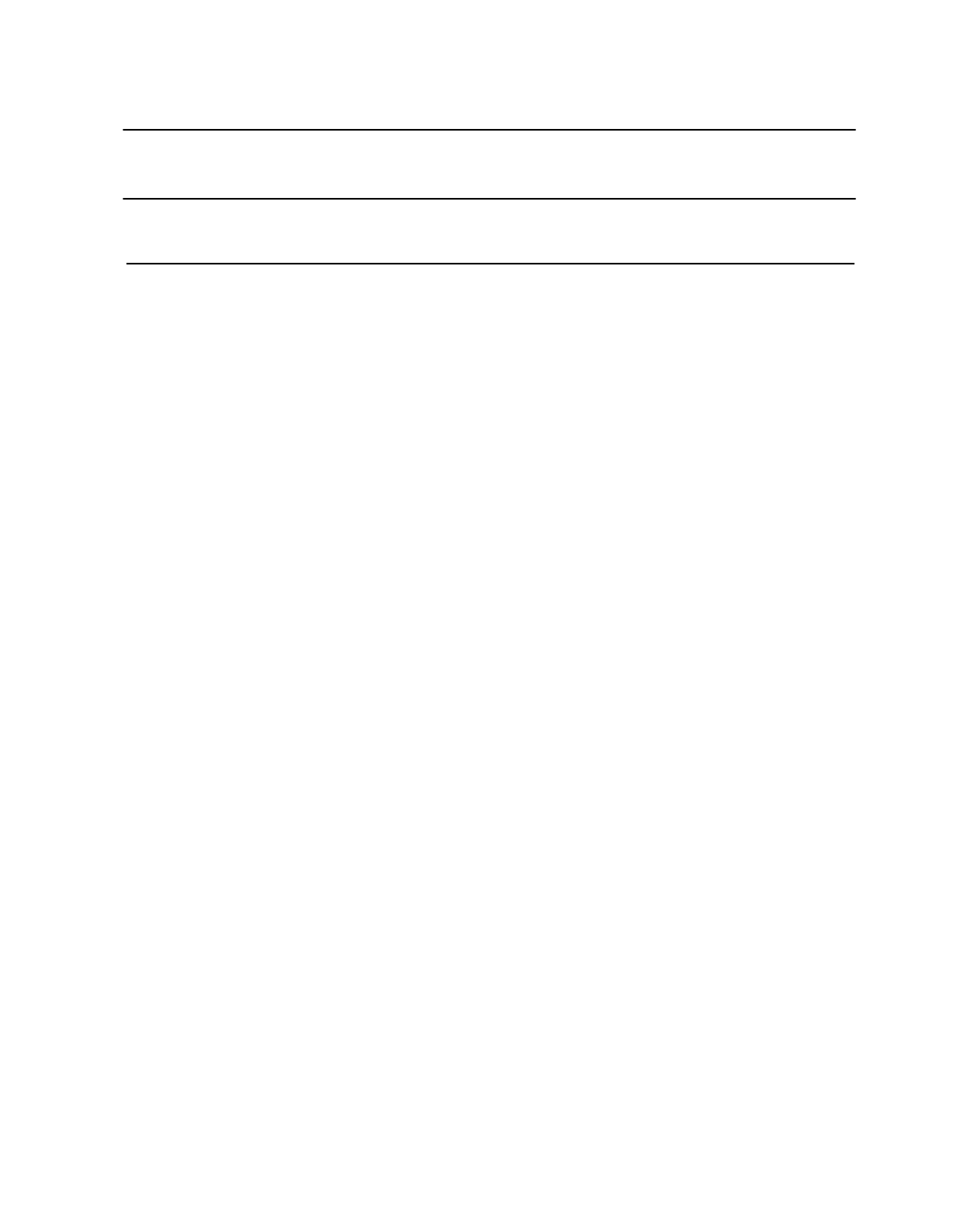**Briefly describe your own salvation experience (i.e., how you became a Christian).**